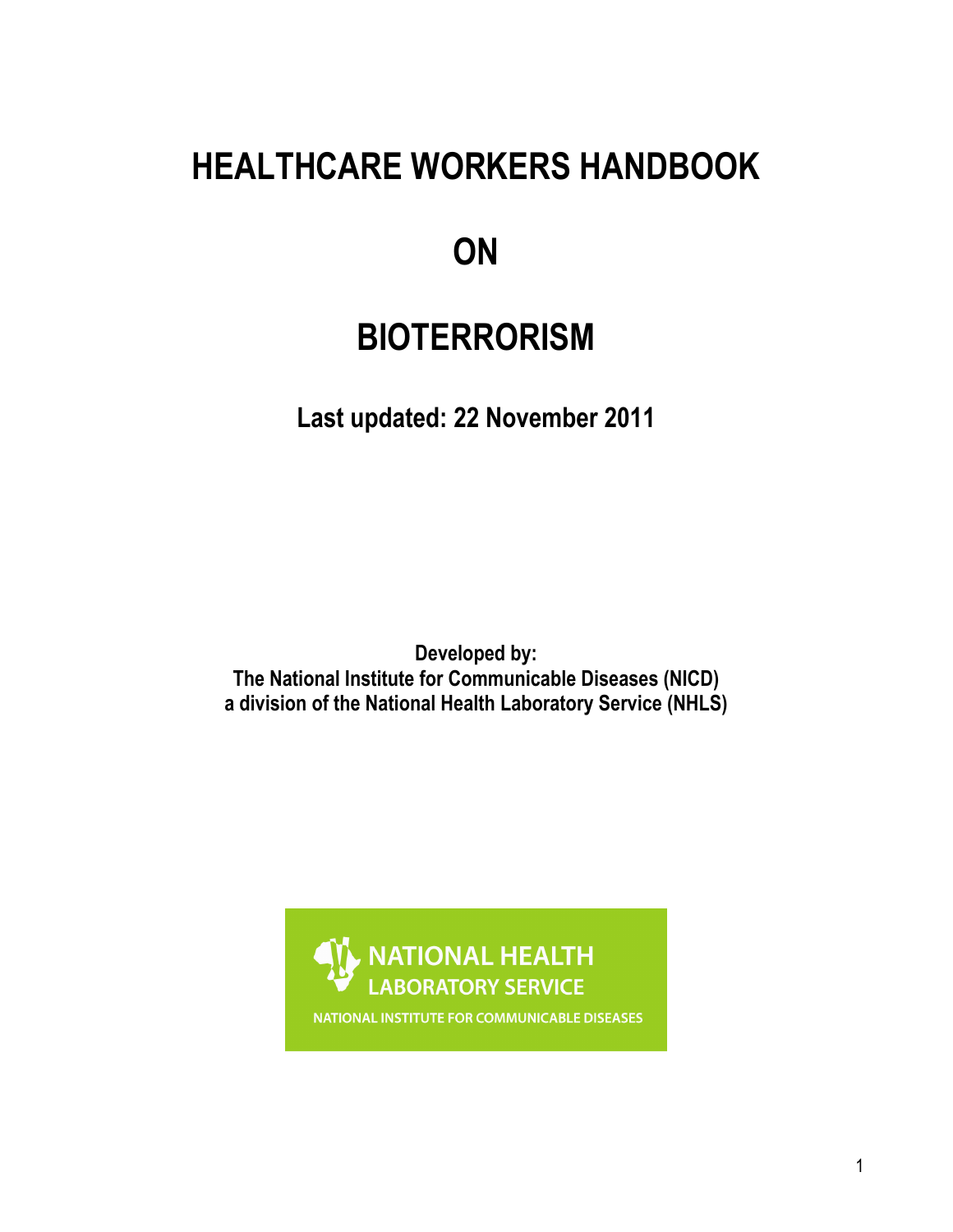# **TABLE OF CONTENTS**

| 1 <sup>1</sup> |  |
|----------------|--|
| 2 <sub>1</sub> |  |
| 3 <sub>l</sub> |  |
| 4.             |  |
| 5 <sub>1</sub> |  |
|                |  |
|                |  |
|                |  |
|                |  |
|                |  |
|                |  |
| 6.             |  |
|                |  |

## **PREFIX AND DISCLAIMER**

The recommendations herein are based on current Centers for Disease Control and Prevention (CDC) guidelines and other expert recommendations as referenced.

This material is intended for use by healthcare professionals. While the greatest care has been taken in the development of the document, the National Institute for Communicable Diseases, of the National Health Laboratory service, does not accept responsibility for any errors or omissions. All healthcare professionals should exercise their own professional judgement in confirming and interpreting the findings presented in the guidelines.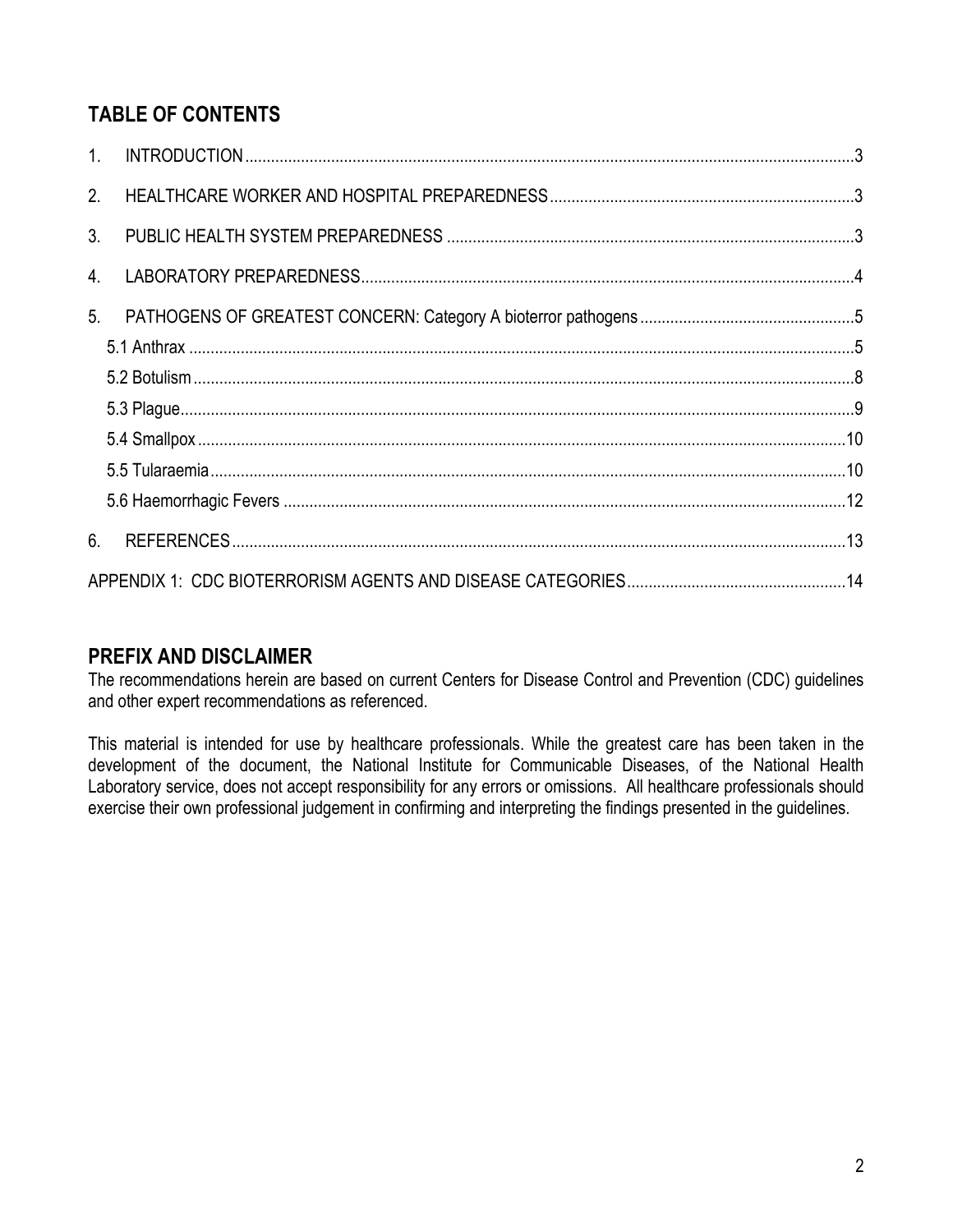## <span id="page-2-0"></span>**1. INTRODUCTION**

Bioterrorism is the use of biological agents against civilians or non-combatants with the intention of causing widespread panic and social disruption. Concern about the use of microbes as weapons for terror has increased significantly since the 2001 attacks in the United States (US) when *Bacillus anthracis* spores were disseminated via the US postal system using letters. South Africa had a spate of "white powder" threats in 2002, and although no anthrax was cultured, investigations were very costly and the incidents incited public panic.

The release of biological weapons can be covert or overt. In the case of an overt release, the usual responders are the police / military, fire department and emergency personnel. In a covert release the responders will be healthcare workers as the recognition of an attack is often delayed. Public health and medical communities need to be prepared to recognize and respond to a threat or real attack with biological weapons.

## <span id="page-2-1"></span>**2. HEALTHCARE WORKER AND HOSPITAL PREPAREDNESS**

### **How do you recognize a possible bioterrorism–related outbreak?**

Features that should alert healthcare workers to the possibility of a bioterrorism-related outbreak include:

- A rapidly increasing disease incidence (e.g., within hours or days) in a normally healthy population.
- An epidemic curve that rises and falls during a short period of time.
- An unusual increase in the number of people seeking care, especially with fever, respiratory, or gastrointestinal complaints.
- An endemic disease rapidly emerging at an uncharacteristic time or in an unusual pattern.
- Lower attack rates among people who had been indoors, especially in areas with filtered air or closed ventilation systems, compared with people who had been outdoors.
- **EXECUTE:** Clusters of patients arriving from a single locale.
- Large numbers of rapidly fatal cases.
- Any patient presenting with a disease that is relatively uncommon and has bioterrorism potential (e.g., pulmonary anthrax, tularemia, or plague).

### **Who should you alert when a patient is suspected of having a bioterrorism-related illness?**

Should a bioterrorism event be suspected, a network of communication must be activated to involve the Infection Control team in the facility, facility management, Provincial and National Departments of Health, the South African Police Service (SAPS) and Military Health Services (MHS), and the National Institute for Communicable Diseases (NICD). All facilities are encouraged to compile a list of relevant contact numbers that can be easily accessed in case of a bioterror incident.

## <span id="page-2-2"></span>**3. PUBLIC HEALTH SYSTEM PREPAREDNESS**

Identification of a bioterrorism release requires the determination of the source so that all who have been exposed can be attended to. An epidemiological investigation should take place to identify time, place and persons exposed. Depending on the suspected bioterrorism pathogen, human specimens may need to be processed at specialized laboratories at the NICD (Special Bacterial Pathogens Unit or the Special (Viral) Pathogens Unit). A bioterrorist attack will require a collaborative response from the Department of Health together with the SAPS, MHS and other stakeholders.

If the disease is contagious, the patient will need to be isolated and close contacts identified. Treatment and chemoprophylaxis for category A pathogens are described in a later section.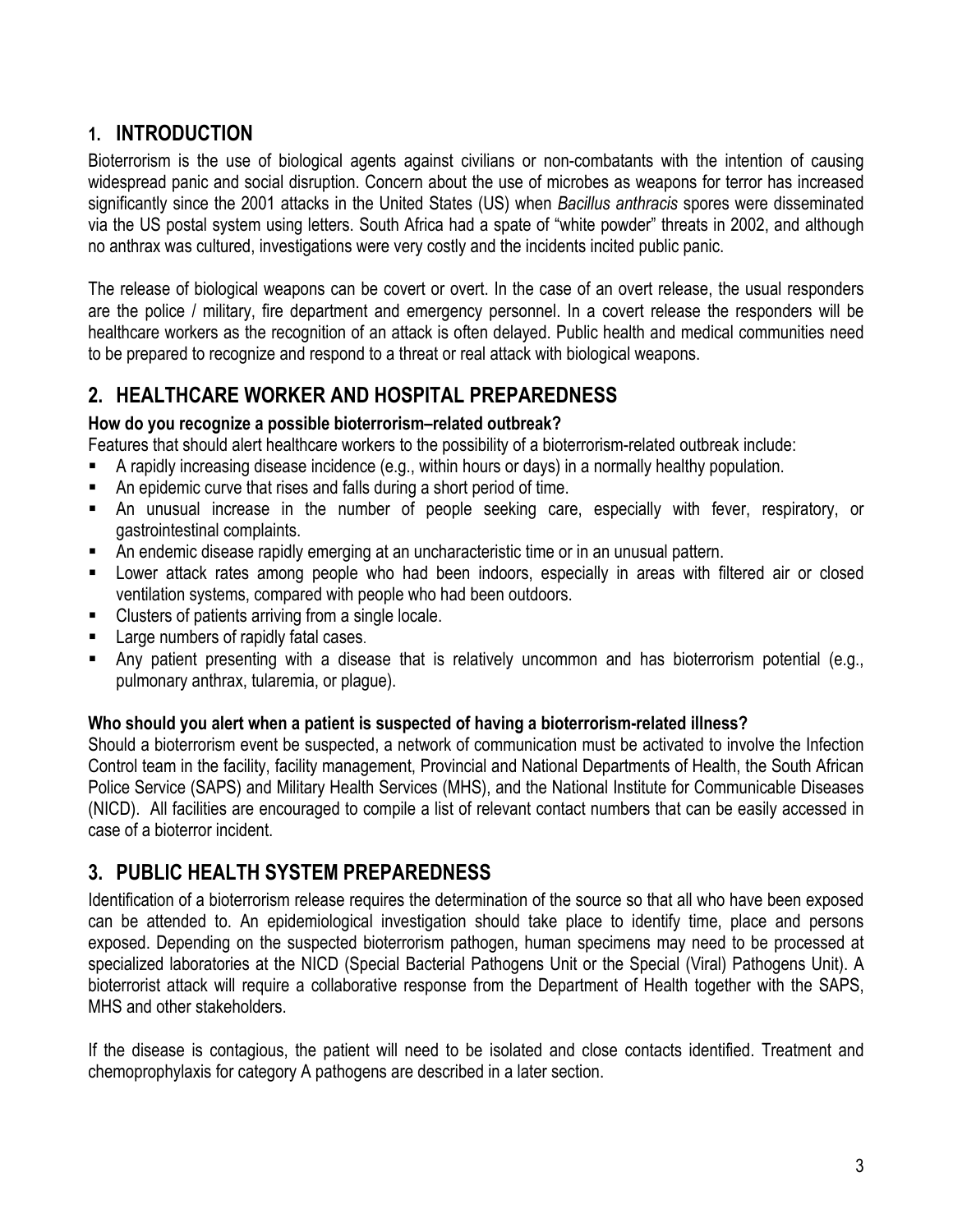## <span id="page-3-0"></span>**4. LABORATORY PREPAREDNESS**

The NICD has specialised units which have the facilities to safely provide laboratory confirmation of a bioterror pathogen. The first responder to a suspected bioterror incident should be the SAPS and they will contact the Chemical and Biological Unit (CBU) of the MHS. Suspected substances or articles will be secured, packed and transported to a military-contracted laboratory. Suspected bioterror-related human specimens should be sent to the relevant unit at the NICD. Table 1 lists appropriate specimens to submit, and tests offered for Category A bioterror pathogens (Appendix) at the NICD. Please note: The units **must** be notified that specimens are being sent and specimens should be labelled and addressed as follows:

#### **For specimens from cases with suspected anthrax, plague, botulism and tularaemia:**

Special Bacterial Pathogens Reference Unit, NICD-NHLS 1 Modderfontein Road (R25) Sandringham, Johannesburg, 2192

#### **For specimens from cases with suspected smallpox or viral haemorrhagic fever:**

Special Pathogens Unit, NICD-NHLS 1 Modderfontein Road (R25) Sandringham, Johannesburg, 2192

#### **Table1: Appropriate specimens to submit and tests offered at the NICD for category A bioterror pathogens**

| Pathogen & comments       | <b>Tests to request</b>                               | <b>Sample Source and</b><br><b>Type</b> | <b>Sample Collection / Special Instructions</b>                                                 |
|---------------------------|-------------------------------------------------------|-----------------------------------------|-------------------------------------------------------------------------------------------------|
| Anthrax: Disease in       | Anthrax - ELISA                                       | Clotted human blood                     | Safety precautions when handling samples                                                        |
| humans                    |                                                       | or serum                                |                                                                                                 |
| <b>Bacillus anthracis</b> | Anthrax culture and                                   | Skin lesion swab,                       |                                                                                                 |
|                           | confirmation                                          | gastric washing,                        |                                                                                                 |
|                           |                                                       | sputum, nasal swab,                     |                                                                                                 |
|                           |                                                       | and                                     |                                                                                                 |
|                           |                                                       | post-mortem                             |                                                                                                 |
|                           |                                                       | samples.                                |                                                                                                 |
|                           | Anthrax PCR                                           | <b>Cultures</b>                         |                                                                                                 |
| Anthrax: White powder     | Anthrax                                               | Suspicious                              | Chemical and Biological Unit (CBU) of the                                                       |
| <i>incidents</i>          |                                                       | substances and/or                       | Military Health Service to ensure safe                                                          |
| Testing of suspicious     |                                                       | articles                                | transport to testing laboratory.                                                                |
| substances/articles       |                                                       |                                         |                                                                                                 |
| Anthrax: White powder     |                                                       |                                         | The collection of human (clinical) specimens is generally not indicated following exposure to a |
| incidents                 |                                                       |                                         | suspected white powder incident. Laboratory investigations of humans specimens is only          |
|                           | recommended in the case of suspected anthrax disease. |                                         |                                                                                                 |
| Plague:                   | Plague - ELISA                                        | Clotted human blood                     | Safety precautions when handling samples                                                        |
| Yersinia pestis           |                                                       | or serum                                |                                                                                                 |
|                           | Plague - culture                                      | Bubo aspirate,                          |                                                                                                 |
| Dead rodents or fleas     | and confirmation                                      | sputum, blood                           |                                                                                                 |
| may also be submitted.    | Plague - DFA                                          | cultures,                               |                                                                                                 |
|                           |                                                       | post-mortem                             |                                                                                                 |
|                           |                                                       | samples,                                |                                                                                                 |
|                           |                                                       | rodents and fleas                       |                                                                                                 |
|                           | Plague - ELISA                                        | Rodent clotted blood                    |                                                                                                 |
|                           |                                                       | or serum                                |                                                                                                 |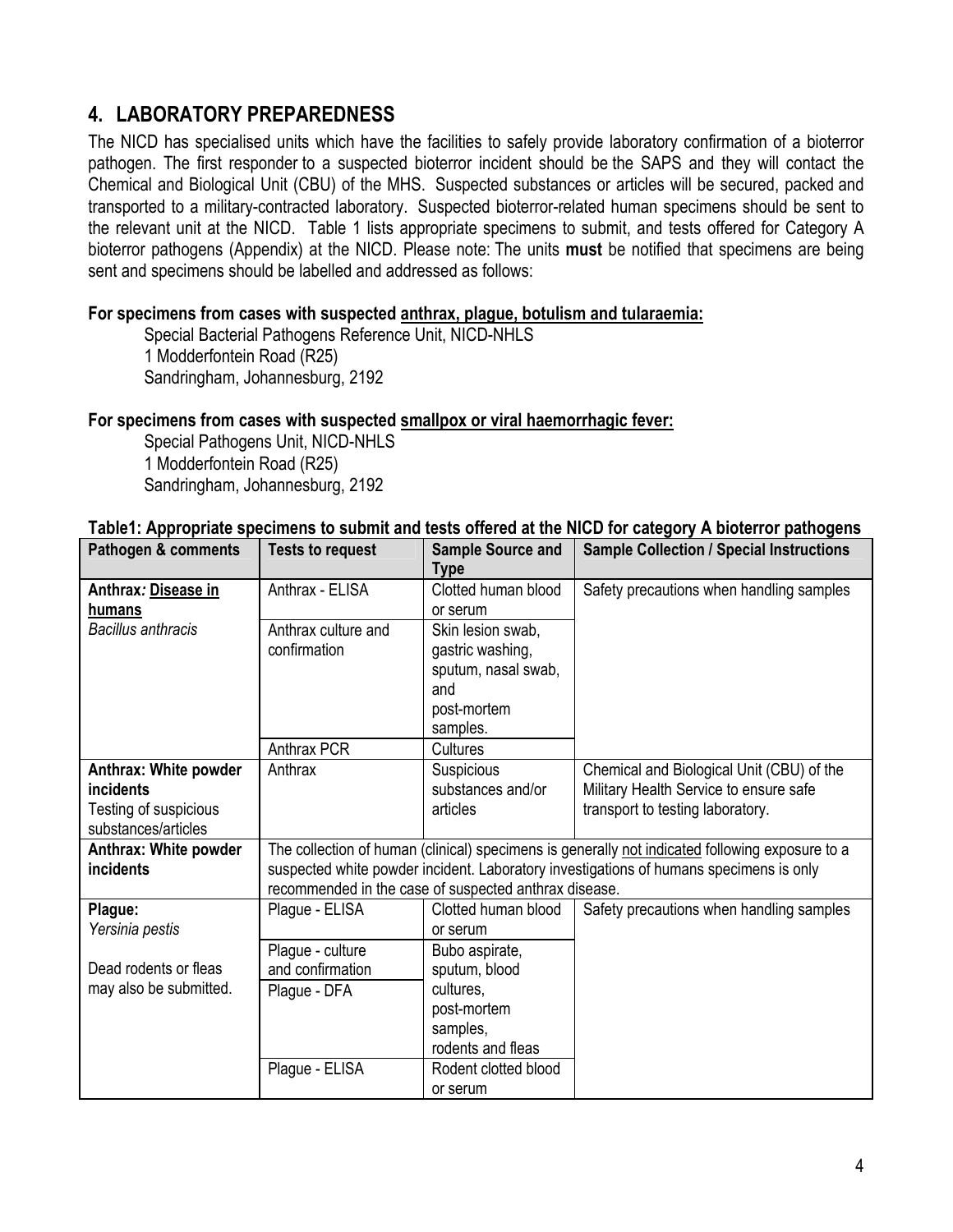| Pathogen & comments                       | <b>Tests to request</b>                                                                                       | <b>Sample Source and</b><br>Type                                                 | <b>Sample Collection / Special Instructions</b>                                                                                            |
|-------------------------------------------|---------------------------------------------------------------------------------------------------------------|----------------------------------------------------------------------------------|--------------------------------------------------------------------------------------------------------------------------------------------|
| <b>Botulism:</b><br>Clostridium botulinum | Botulism testing                                                                                              | Serum, stool and<br>vomitus and/or<br>gastric contents.<br>Implicated food item. | Transport refrigerated, do NOT freeze.                                                                                                     |
| Tularaemia:<br>Francisella tularensis     | Liaise with Special<br><b>Bacterial Pathogens</b><br>Unit laboratory                                          |                                                                                  |                                                                                                                                            |
| <b>Smallpox virus (Variola)</b>           | <b>PCR</b>                                                                                                    | Cutaneous lesion<br>scabs OR vesicular<br>fluid                                  | Observe appropriate infection prevention<br>and control protocols when collecting and<br>handling specimens.                               |
| Viral haemorrhagic<br>fevers              | Serology:<br>Fluorescent antibody<br>test, IgG and IgM<br>ELISA, IgG and IgM<br><b>PCR</b><br>Virus isolation | Clotted blood or<br>serum (liver biopsies<br>optional)                           | Tubes in sealed in plastic bags and<br>secondary containers with absorbent<br>material. Label clearly as biohazardous,<br>transport at 4°C |

# <span id="page-4-0"></span>**5. PATHOGENS OF GREATEST CONCERN: Category A bioterror pathogens**

According to the CDC classification of bioterror agents (Appendix 1), pathogens in category A with priority level 1 constitute the greatest threat for mass morbidity and mortality.

# <span id="page-4-1"></span>**5.1 Anthrax**

Anthrax is an acute infectious disease caused by the spore-forming bacterium *Bacillus anthracis*. Anthrax most commonly occurs in wild and domestic animals (e.g. cattle, sheep, goats, antelopes, and other herbivores), but it can also occur in humans. It can present in three forms: cutaneous, gastrointestinal and inhalational anthrax. The most common form of endemic anthrax is cutaneous.

**Transmission:** Anthrax is not known to spread from person-to-person. *B. anthracis* spores can live in the soil for many years, and humans can become infected with anthrax by handling products from infected animals or by inhaling anthrax spores from contaminated animal products. Anthrax can also be spread by eating undercooked meat from infected animals. When anthrax spores are used as bioterror agents the most likely scenario is an aerosol release, resulting in inhalational anthrax (which is more frequently fatal than other forms of anthrax).

**Symptoms of inhalational anthrax:** These symptoms can occur between 2 to 10 days of infection:

- Fever, which may be accompanied by chills or night sweats.
- **Flu-like symptoms.**
- Cough (usually non-productive), chest discomfort, shortness of breath, fatigue, muscle aches.
- Sore throat, followed by difficulty swallowing, enlarged lymph nodes, headache, nausea, loss of appetite, abdominal discomfort/pain, vomiting, or diarrhoea.

**Diagnosis:** On chest X-ray, a patient with inhalational anthrax will have a widened mediastinum ± a pleural effusion or pneumonic changes. Laboratory parameters to look for are decreased levels of sodium, calcium and albumin; elevated liver enzymes (AST and ALT) and a high haematocrit. Blood cultures are often positive. Other specimens which may be helpful (positive microscopy/culture) include sputum if present, and pleural fluid. There is no screening test for anthrax; the only way exposure can be determined is through a public health investigation.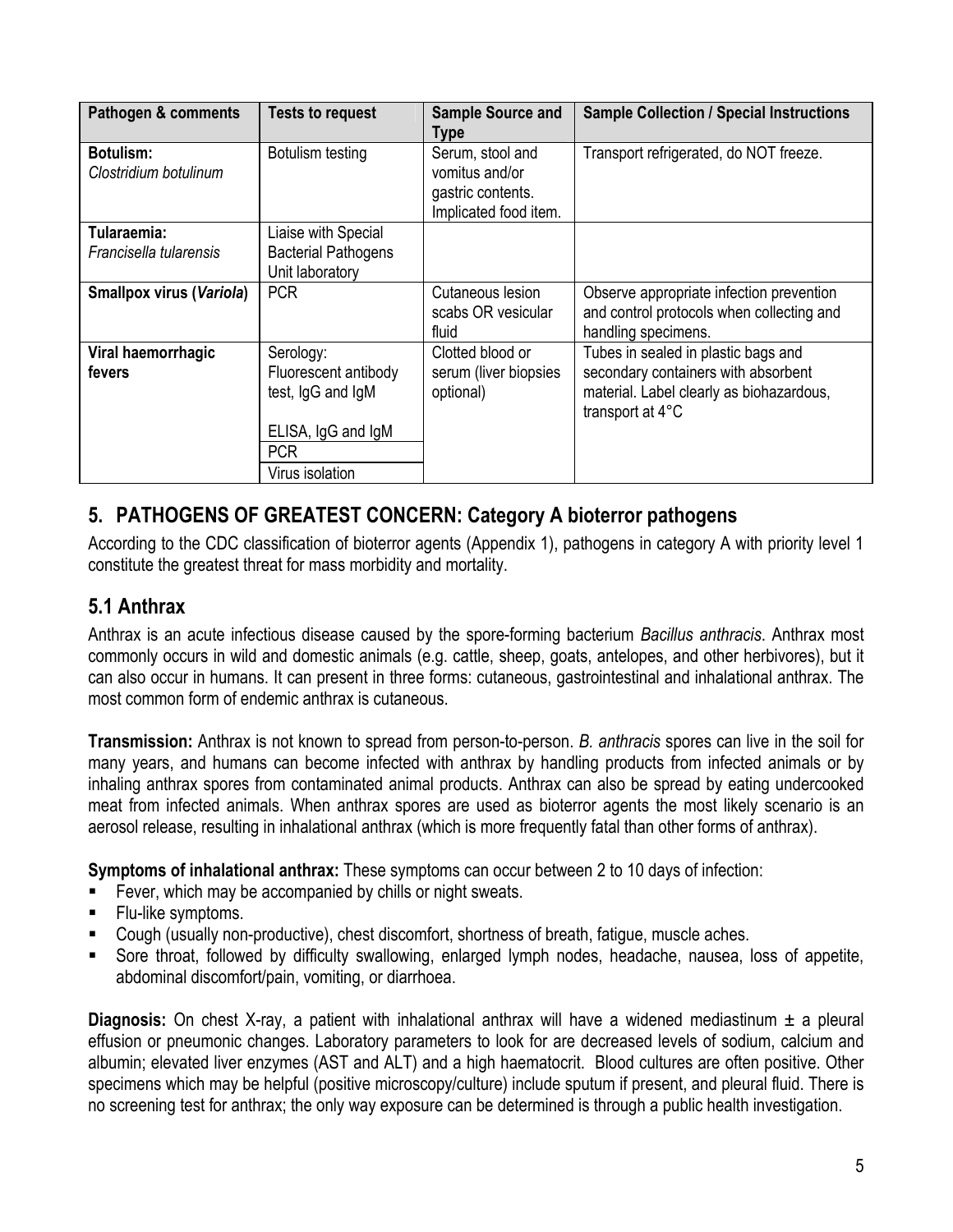### **Treatment:**

- o **Suspected systemic anthrax (i.e. bloodstream, gastrointestinal or inhalation anthrax):** Treatment of anthrax is with 3-drug intravenous antibiotic therapy which includes ciprofloxacin and one or two other agents such as ampicillin, clindamycin, vancomycin, penicillin, chloramphenicol, imipenem, rifampicin and clarithromycin.
- o **Suspected cutaneous anthrax:** Oral amoxicillin or ciprofloxacin.
- $\circ$  Antimicrobial resistance is a theoretical concern for genuine bioterrorism incidents. Healthcare workers should liaise closely with the NICD to inform treatment choice.

#### **Management of 'white powder incidents' or other suspected anthrax bioterrorism exposures:**

The first responder is the SA Police Service (SAPS), in its capacity as primary manager of all suspicious package investigations; substances or articles suspected of being of biological hazard will be secured, then passed to the Chemical and Biological Unit (CBU) of the Military Health Services, who are responsible, after rendering items safe to transport, for delivering the material to the NICD and/or another contracted agency and/or the Onderstepoort Veterinary Research Institute (OVRI) for identification of any anthrax spores or bacilli.

Human contacts should be subjected to a simple algorithm (Figure 1). The collection human specimens is generally not indicated following exposure to a suspected white powder incident, but only recommended in the case of suspected anthrax disease. Specimens from humans can be sent directly to NICD or submitted to any NHLS lab (or other private lab) for forwarding to NICD. The NICD must be notified in advance of sending specimens by contacting one of the telephone numbers below, and then specimens should be labelled and addressed as follows:

**Human samples for anthrax investigation (URGENT) Dr Jenny Rossouw Special Bacterial Pathogens Reference Unit NICD-NHLS 1 Modderfontein Rd (R25) Sandringham 2192 Johannesburg** 

**Tel: 011-555-0331/0306 (office hours only) NICD Hotline 082-883-9920 (all hours, for use by healthcare professionals only)** 

**Preventive Measures:** There is no human anthrax vaccine available in South Africa. Antibiotics used in postexposure prophylaxis (PEP) are very effective in preventing anthrax disease from occurring after an exposure to inhaled spores. Table 2 shows the recommendations for PEP following exposure to anthrax spores.

### **If patients are suspected of being exposed to anthrax, should they be isolated?**

Anthrax is not known to spread from person-to-person. Therefore, there is no need to isolate individuals suspected of being exposed to anthrax or to treat contacts of persons ill with anthrax, such as household contacts, friends, or coworkers, unless they also were also exposed to the same source of infection.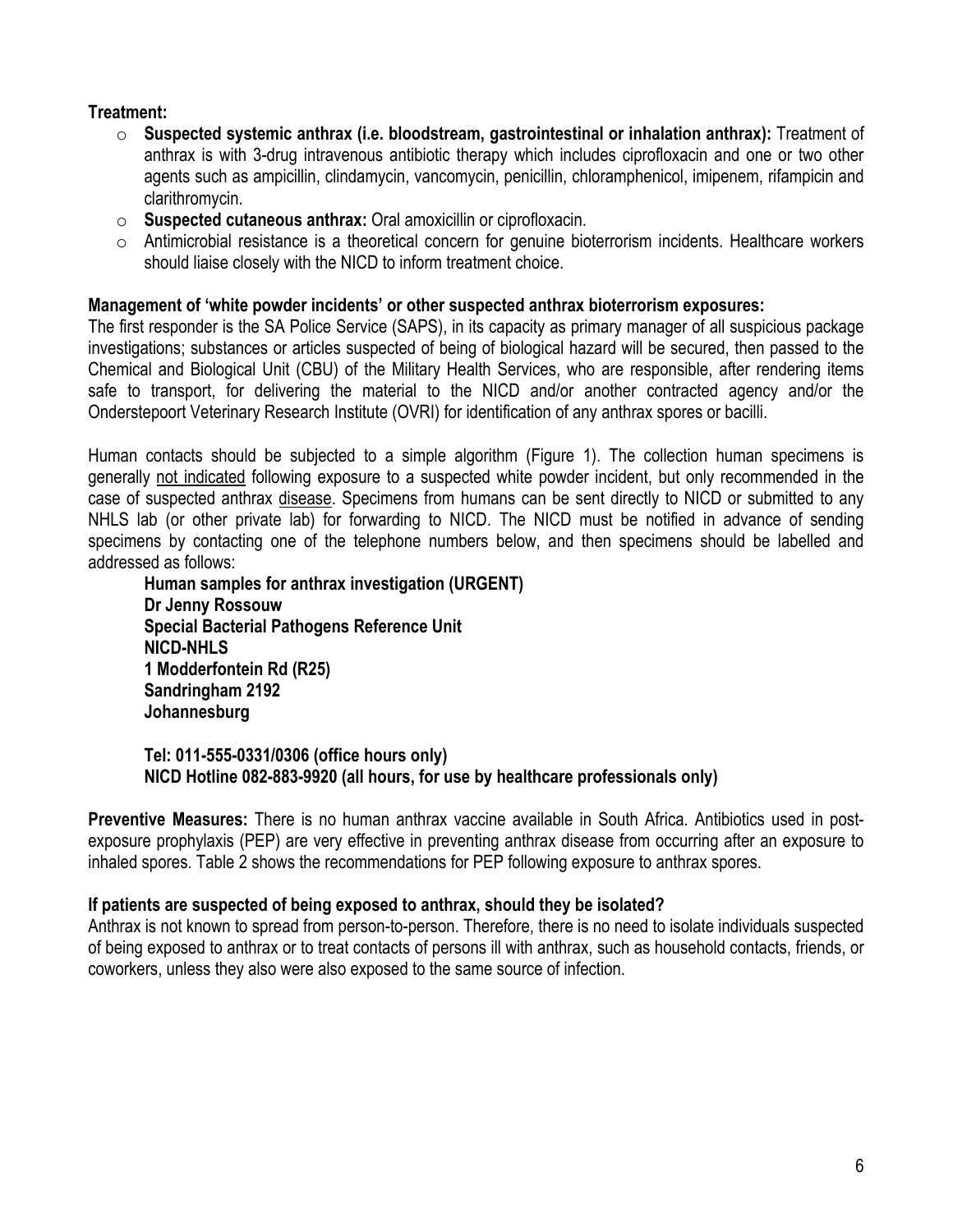

| Figure 1: Algorithm for management of 'white powder incidents' or other suspected anthrax bioterrorism |  |
|--------------------------------------------------------------------------------------------------------|--|
| exposures                                                                                              |  |

### **Table 2: CDC recommendations for post-exposure prophylaxis after exposure to** *Bacillus anthracis* **spores**

| <b>Patient</b> | Recommended initial antibiotic                                                                 | <b>Duration</b> |
|----------------|------------------------------------------------------------------------------------------------|-----------------|
| <b>Adults</b>  | Ciprofloxacin 500mg orally twice daily or,                                                     | 60 days         |
| (including     | Levofloxacin 500mg orally twice daily or,<br>٠                                                 |                 |
| pregnant or    | Doxycycline 100mg orally twice daily<br>$\bullet$                                              |                 |
| breastfeeding  | (Amoxicillin 500mg orally three times daily may be substituted if anthrax isolate<br>$\bullet$ |                 |
| women)         | has been found to be a penicillin-sensitive strain).                                           |                 |
| Children       | Ciprofloxacin 10 -15mg/kg not to exceed 500mg orally twice daily or,<br>$\bullet$              | 60 days         |
|                | Levofloxacin 16mg/kg not to exceed 250mg orally twice daily or,                                |                 |
|                | Doxycycline:                                                                                   |                 |
|                | >8 years and >45kg: 100mg orally twice daily<br>$\circ$                                        |                 |
|                | >8 years and <45kg: 2.2mg/kg orally twice daily<br>$\circ$                                     |                 |
|                | <8years: 2.2mg/kg not to exceed 100mg orally twice daily<br>$\circ$                            |                 |
|                | If anthrax isolate is penicillin-sensitive amoxicillin may be substituted.<br>$\bullet$        |                 |
|                | <20 kg: 80mg/kg orally in three divided doses<br>$\circ$                                       |                 |
|                | >20kg:500mg orally three times a day<br>$\circ$                                                |                 |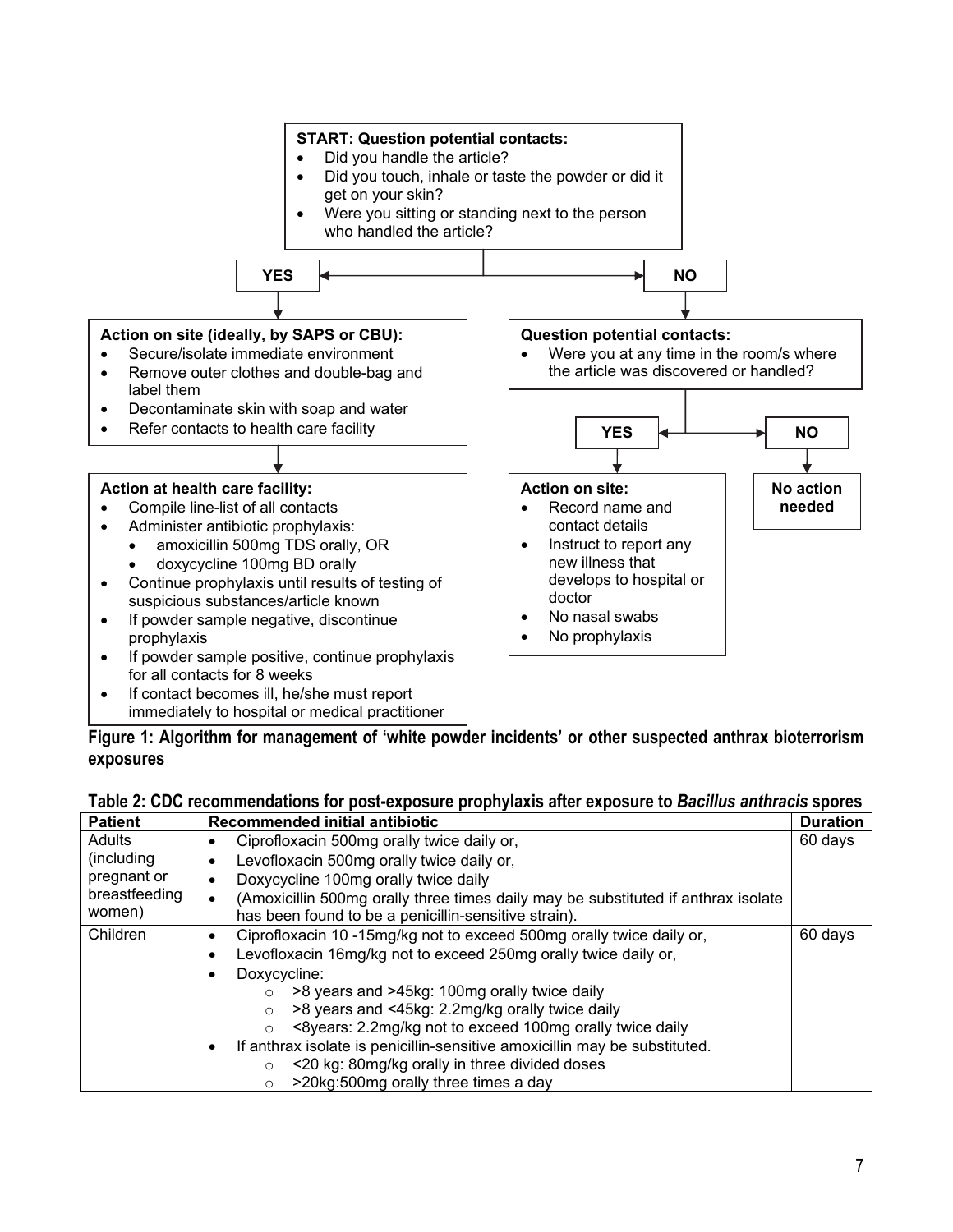## <span id="page-7-0"></span>**5.2 Botulism**

Botulism is an intoxication caused by extremely potent toxins preformed in improperly prepared or stored foods. The toxins are produced by the bacterium *Clostridium botulinum*. A bioterrorist attack with the toxin can cause intoxication via ingestion or aerosolization.

**Transmission:** Person-to-person transmission of botulism does not occur. Botulism is mainly foodborne intoxication but it can also be transmitted through wound infections or intestinal infection in infants. The botulinum toxin has been found in a variety of foods, including low-acid preserved vegetables, such as green beans, spinach, mushrooms, and beets; fish, including canned tuna, fermented, smoked and salted fish; and meat products, such as ham, chicken and sausage. The toxin can be weaponised for use as an aerosol or to contaminate food/water sources.

**Clinical features in deliberate attack:** The symptoms of a victim of a bioterrorist attack are no different to those of a natural outbreak of botulism. A deliberate attack should be suspected when large numbers of people present with acute flaccid paralysis and prominent bulbar palsies. Epidemiological investigations might reveal a common source of exposure that is not typically associated with botulism. The symptoms usually appear within 12 to 36 hours (range 4 hours to 8 days) after exposure. In the case of inhalational botulism (following inhalation of the toxin in an aerosol), the incubation period may be longer.

Clinical features include marked fatigue, weakness, and vertigo, usually followed by blurred vision, dry mouth, and difficulty in swallowing and speaking (bulbar palsy). Vomiting, diarrhoea, constipation and abdominal swelling may occur. The disease can progress to weakness in the neck and arms, after which the respiratory muscles and muscles of the lower body are affected (flaccid paralysis). The paralysis may make breathing difficult. There is no fever and no loss of consciousness.

**Diagnosis:** Diagnosis is through demonstration of the botulinum toxin in serum, gastric secretions, and stool or food samples, or culture of the organism. Laboratory evaluation includes:

- Mouse toxicity assays
- Anaerobic cultures from the specimens
- Enzyme-linked immunosorbent assay may be used to detect toxin in food
- Polymerase chain reaction (PCR), although cellular components of samples may limit sensitivity

If botulinum toxin is used in a bioterrorist attack, the diagnosis would depend on the route of exposure.

**Treatment:** Incidence of botulism is low, but the mortality rate is high if treatment is not immediate and appropriate. The disease can be fatal in 5 to 10% of cases, but can be up to 60% if left untreated. At present, there is no antitoxin available in South Africa. Severe botulism cases require supportive treatment, especially mechanical ventilation, which may be required for weeks or months. Antibiotics are not required (except in the case of wound botulism).

**Prevention:** Prevention of botulism is based on safe food preparation (particularly preservation) practices and hygiene. Botulism may be prevented by inactivation of the bacterial spores in heat-sterilized, canned products or by inhibiting growth in all other products. Refrigeration temperatures combined with salt content and/or acidic conditions will prevent the growth or formation of toxin.

If exposure to the toxin via an aerosol is suspected, in order to prevent additional exposure to the patient and health care providers, the clothing of the patient must be removed and stored in plastic bags until it can be washed with soap and water. The patient must shower thoroughly. Food and water samples associated with suspect cases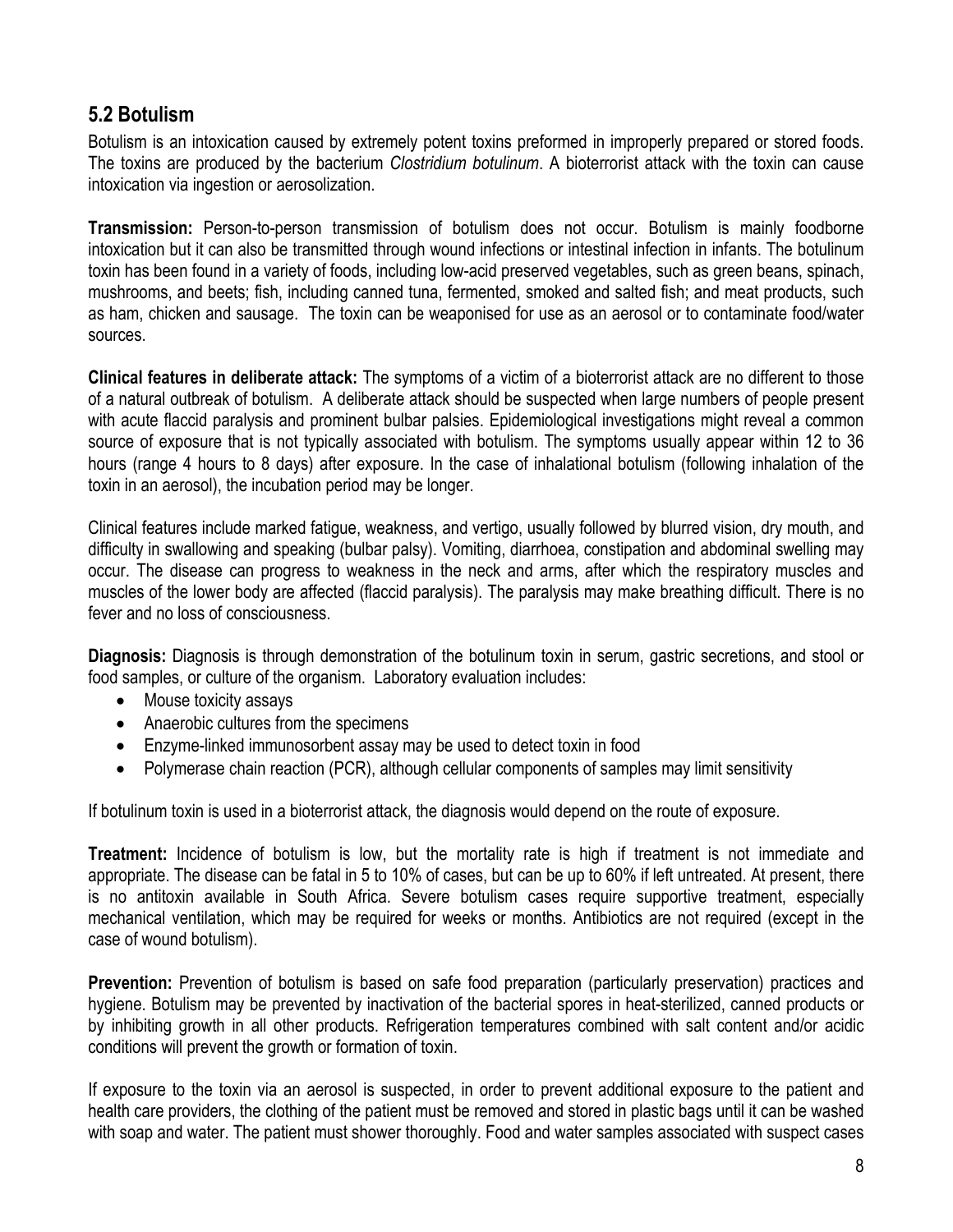must be obtained immediately, stored in proper sealed containers, and sent to the relevant laboratory at the NICD. There is no vaccine licensed for use in South Africa.

## <span id="page-8-0"></span>**5.3 Plague**

Plague is caused by the microbial agent *Yersinia pestis*, which is found in rodents and their fleas*.* It has caused three large pandemics between the 6<sup>th</sup> and the 20<sup>th</sup> century leading to over 200 million deaths. The zoonotic foci still exists on all continents except Australia, and the disease continues to cause sporadic illness, mainly in Africa.

**Characteristics of a deliberate attack:** The release of *Yersinia pestis as a* biological weapon is likely to be covert because aerosolized *Y. pestis* is odourless and colourless. Detection will coincide with or be later than the first clinical case which will occur 1 to 7 days after exposure. The clinical spectrum of disease has preponderance towards pneumonic rather than bubonic plague. Bubonic plague is not transmitted from person-to-person and is the endemic form of plague. Clinical features include fever, productive cough which is watery, bloody and has Gram-negative bacilli on microscopy; haemoptysis, chest pain and evidence of bronchopneumonia (without a widened mediastinum) on a chest X-ray.

**Transmission:** Transmission can take place if someone inhales *Y. pestis*, which could happen in an aerosol release during a bioterrorism attack. Pneumonic plague is also transmitted by breathing in *Y. pestis* suspended in respiratory droplets from a person (or animal) with pneumonic plague. Respiratory droplets are spread most readily by coughing or sneezing. Becoming infected in this way usually requires direct and close (within  $\pm 2$ metres) contact with the ill person or animal.

**Diagnosis:** Gram, Wayson's and antibody fluorescent stain, and culture of respiratory specimens in the case of pneumonic plague can yield a preliminary diagnosis. Blood samples and aspirates from lymph nodes may also contain the organism. Other tests which maybe used to confirm a diagnosis are available at reference laboratories and these include fluorescent antibody tests, PCR and antigen-capture ELISA.

**Treatment:** Antibiotic treatment should be commenced immediately when a case is suspected. Post-exposure prophylaxis should be given to asymptomatic people with known exposure to an aerosol of *Y. pestis* or who have come into close contact with an infected person. Table 3 shows treatment recommendations. There is no vaccine licensed for use in South Africa.

| <b>Setting</b>                     |                   | <b>Preferred treatment</b>                             | <b>Alternative treatment</b> |                              |
|------------------------------------|-------------------|--------------------------------------------------------|------------------------------|------------------------------|
|                                    | <b>Drug</b>       | Dose                                                   | <b>Drug</b>                  | <b>Dose</b>                  |
| <b>Contained</b><br>casualty       | Streptomycin      | 1g IM twice daily                                      | Doxycyline                   | 200mg orally twice daily     |
| setting                            | <b>Gentamicin</b> | 5 mg/kg IM or IV once daily<br>or 2 mg/kg loading dose | Ciprofloxacin                | 400mg IV twice daily         |
|                                    |                   | followed by 1.7mg/kg IM or<br>IV 3 times daily         | Chloramphenicol              | 25mg/kg IV 4 times daily     |
| <b>Mass casualty</b><br>setting or | Doxycyline        | 100 mg orally twice daily                              | Chloramphenicol              | 25mg/kg orally 4 times daily |
| post-exposure<br>prophylaxis       | Ciprofloxacin     | 400mg orally twice daily                               |                              |                              |

**Table 3: Recommendations for the treatment of adult patients with pneumonic plague†** 

†Adapted from Inglesby TV, Dennis DT, Henderson DA, et al. Plague as a biological weapon: Medical and public health management. Working Group on Civilian Biodefense. JAMA. 2000;283:2281-2290.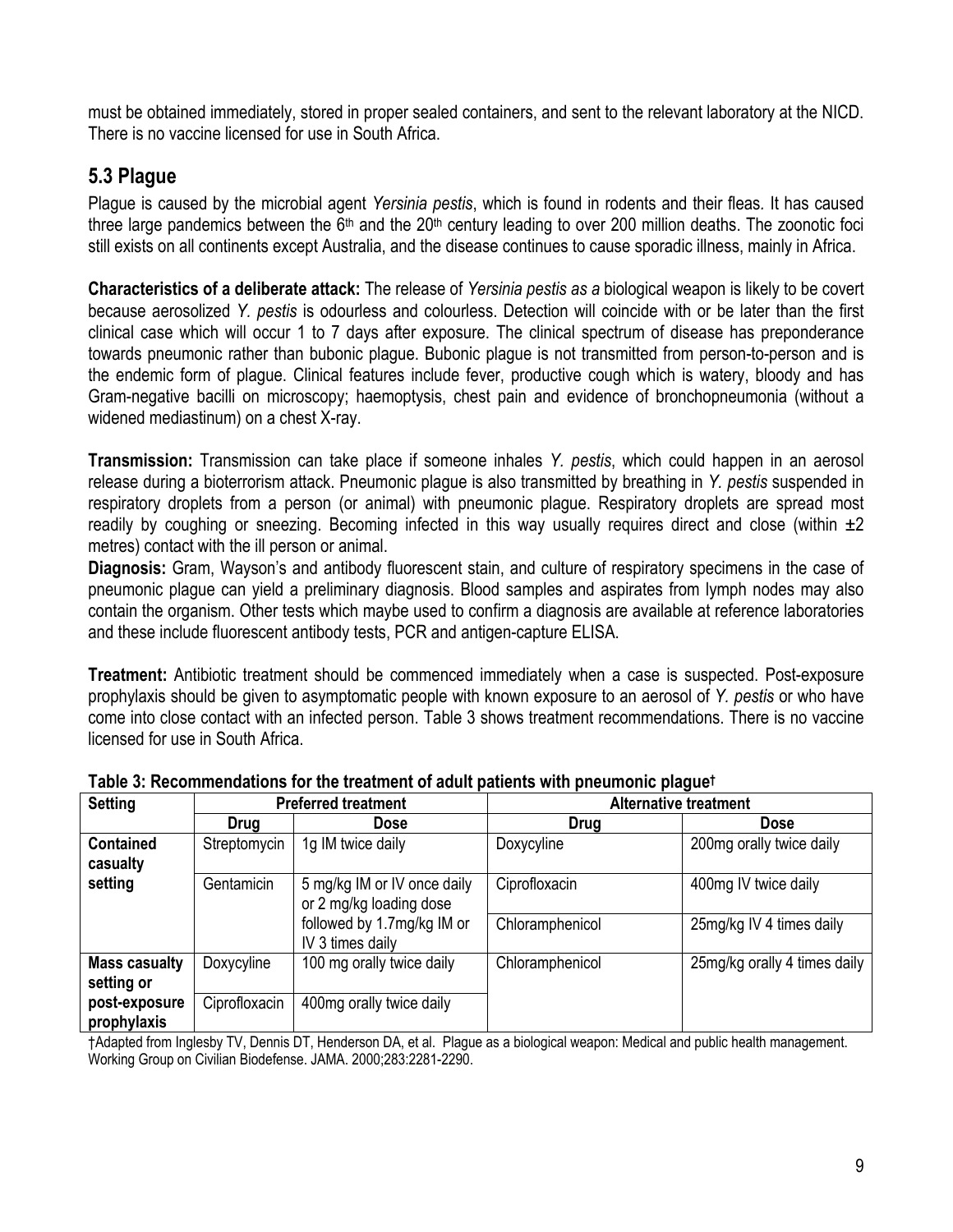# <span id="page-9-0"></span>**5.4 Smallpox**

Smallpox is an acute viral illness caused by the variola virus. It has been eradicated worldwide through a successful vaccination program; the last naturally occurring case of smallpox was in 1977 in Somalia. Routine vaccination against smallpox is no longer necessary. Smallpox is a bioterrorism threat due to its potential to cause severe morbidity in a nonimmune population, and because it can be transmitted via the airborne route, as well as by contact with skin lesions or secretions of infected persons. A single case is considered a public health emergency.

**Clinical features:** The incubation period for smallpox is 7-17 days; the average is 12 days. Acute clinical symptoms of smallpox resemble other acute viral illnesses, i.e. a flu-like illness. Skin lesions appear, quickly progressing from macules to papules to vesicles. Other clinical symptoms to aid in identification of smallpox include:

- 2-4 day, non-specific prodrome of fever and myalgia.
- Rash: most prominent on face and extremities (including palms and soles) in contrast to the truncal distribution of varicella.
- Rash scabs over in 1-2 weeks.
- In contrast to the rash of varicella, which arises in "crops," variola rash has a synchronous onset.

**Transmission:** Direct and prolonged face-to-face contact is required to spread smallpox from one person to another. Smallpox can also be spread through direct contact with infected bodily fluids or contaminated objects such as bedding or clothing. Rarely, smallpox has been spread by virus carried in the air in enclosed settings such as buildings, buses, and trains. It can be weaponised for airborne transmission.

**Diagnosis:** The CDC has developed tools to assist clinicians in the diagnosis of smallpox. The tools can be found on <http://www.bt.cdc.gov/agent/smallpox/diagnosis>. The diagnosis of smallpox is clinical, and through nucleic acid testing in the laboratory. Appropriate specimens include samples from the skin lesions, blood, tonsillar swabs and lesion punch biopsies.

**Treatment and preventive measures:** There is no proven treatment for smallpox. Patients with smallpox may be given supportive care including intravenous fluids, pain relief and antibiotics if secondary bacterial infections develop. All suspected cases of smallpox should be reported immediately so that the appropriate response is activated. Suspected smallpox cases MUST be isolated and appropriate infection prevention and control measures instituted. There is no smallpox vaccine currently licensed for use in South Africa.

## <span id="page-9-1"></span>**5.5 Tularaemia**

*F. tularensis* subspecies *tularensis* (type A) is one of the most infectious pathogens known in human medicine. The infective dose in humans is extremely low: 10 bacteria when injected subcutaneously and 25 when given as an aerosol. It has the potential to cause significant mortality and morbidity which makes this organism an attractive bioterrorist weapon. Tularaemia has been reported in many countries of the northern hemisphere, but to date has not been described in the southern hemisphere.

**Clinical features in deliberate attack:** Aerosolization is the most likely method of dispersion of *F. tularensis* in a deliberate attack. The incubation period is 3 to 5 days. Initial symptoms include fever between 38ºC and 40ºC, malaise, headache, rigors, coryza and sore throat. After inhalation, the two presentations of tularaemia that are likely to be seen are either typhoidal or pneumonic disease: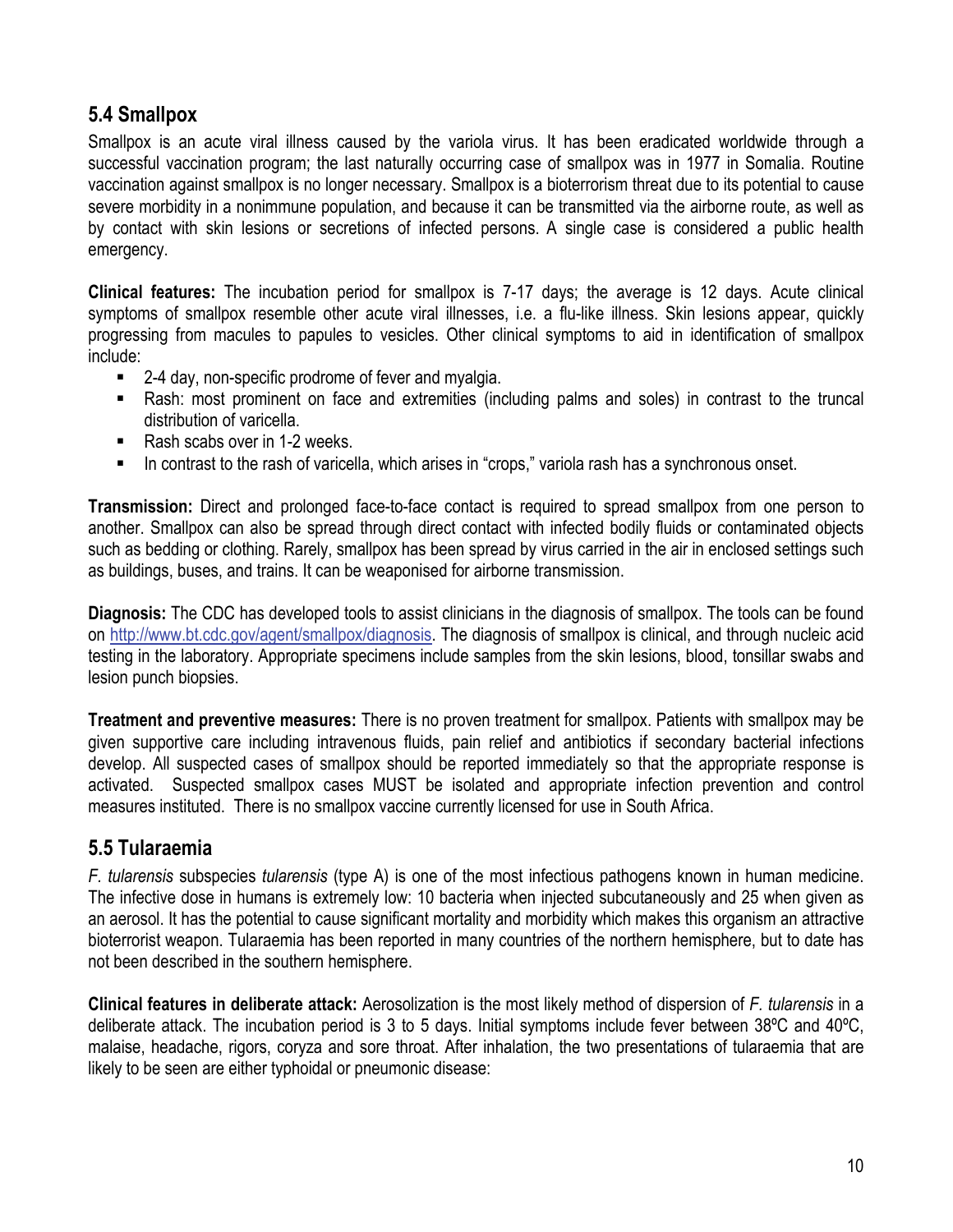- 1. Typhoidal tularaemia: Historically, the typhoidal form was defined as tularaemia devoid of skin or mucous membrane lesion and/or a remarkable lymph node enlargement. Only when no route of infection can be established, as might be the case in a deliberate attack, may the term still be acceptable.
- 2. Pneumonic tularaemia: chills, high fever, dyspnoea, dry or productive cough, pharyngitis, chest pain, headache, profuse sweating, drowsiness, general weakness and hilar lymphadenopathy.

**Transmission:** *F. tularensis* is transmitted to humans by (i) arthropod bites, (ii) direct contact with infected animals, infectious animal tissues or fluids, (iii) ingestion of contaminated water or food, or (iv) inhalation of infective aerosols. There is no documented human-to-human transmission.

**Diagnosis:** The diagnosis of tularaemia requires a high index of suspicion and most often the diagnosis is made on clinical grounds. Tularaemia may be mistaken for a range of other diseases. Among these are a wide variety of conditions presenting with fever and lymph node enlargement. Serological tests are preferred to cultures for routine diagnosis of endemic tularaemia; however antibodies are not measurable before 2 weeks. Highly sensitive PCR and real-time PCR assays have been developed for use in human specimens, including blood. Appropriate specimens may include: blood cultures, swabs from skin, conjunctiva and pharyngeal lesions; respiratory secretions from bronchoalveolar lavage washings, endotracheal aspirates, and expectorated sputum; lymph node aspirates and tissue biopsy specimens.

**Treatment:** Recommendations for therapy following an intentional attack are summarized in Table 4 below. The treatment strategy varies depending on the numbers of people infected. In mass casualty situations, a minimum of 14 days treatment is required. People who are immunosuppressed should receive a minimum of 10 days treatment with either gentamicin 5 mg/kg/day IV or IM, or they should receive streptomycin 1g 12 hourly IM.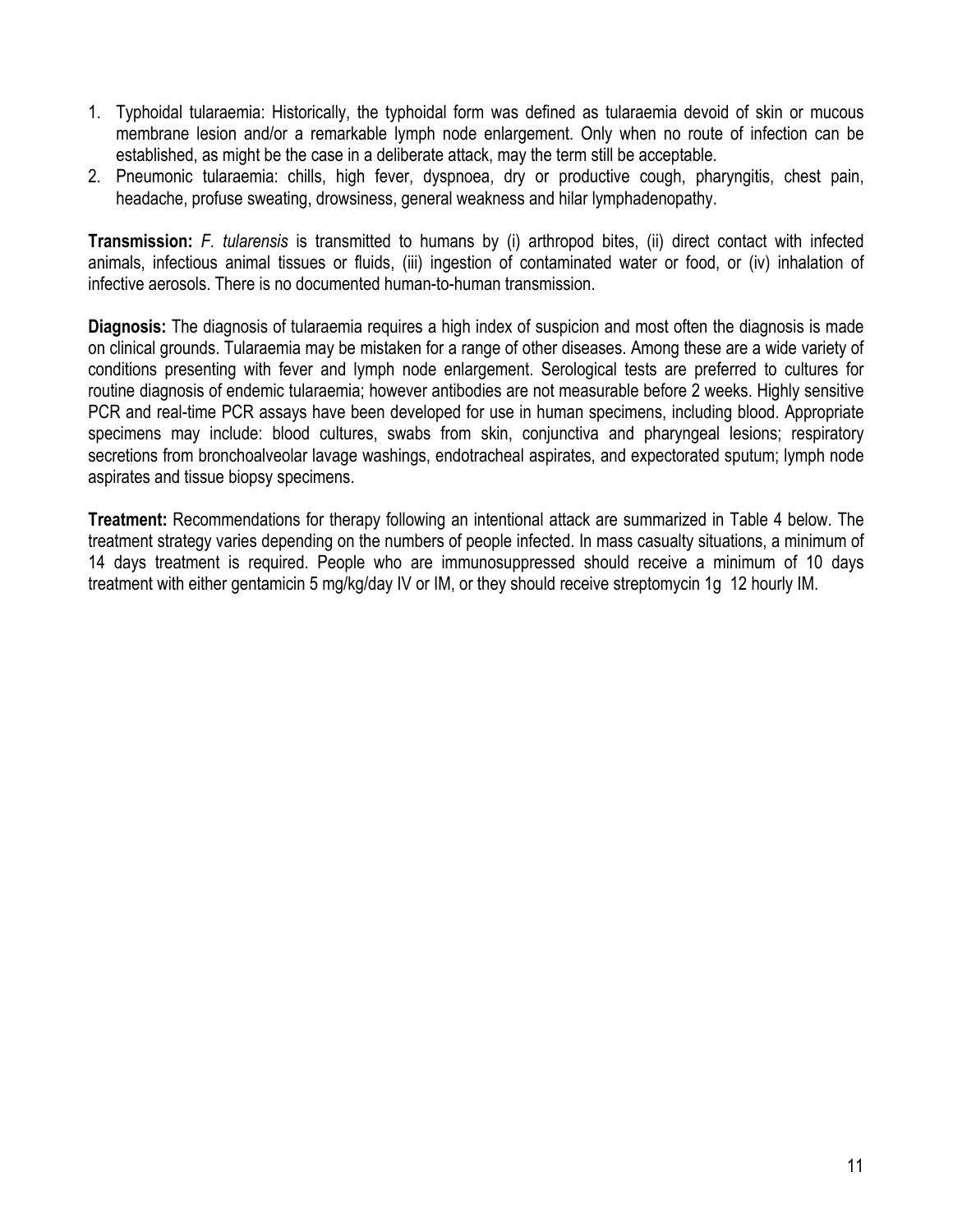|                              | <b>Antibiotic</b>             | r. - r. 9<br><b>Adults</b>              | <b>Children</b>                                                                                   | Pregnancy                               |
|------------------------------|-------------------------------|-----------------------------------------|---------------------------------------------------------------------------------------------------|-----------------------------------------|
| Serious disease              | Streptomycin                  | 1g IM 12hrly for<br>10days              | 1g IM 12hrly for 10days                                                                           | 1g IM 12hrly for<br>10days              |
|                              | Gentamicin                    | 5mg/kg/day IV or<br>IM for 10 days      | 5mg/kg/day IV or IM for 10 days                                                                   | 5mg/kg/day IV or<br>IM for 10 days      |
| Less serious<br>disease      | Streptomycin or<br>gentamicin | As above                                | As above                                                                                          | As above                                |
|                              | Ciprofloxacin                 | 400mg IV twice<br>daily for 10 days     | 15mg/kg IV twice daily for 10 days<br>do not exceed 1g per day                                    | 400mg IV twice<br>daily for 10 days     |
|                              | Chloramphenicol               | 15mg/kg qid for 14<br>-21days           | 15mg/kg gid for 14 -21 days                                                                       | 15mg/kg qid for 14<br>-21days           |
| Post-exposure<br>prophylaxis | Ciprofloxacin                 | 500mg orally twice<br>daily for 14 days | 15m/kg orally twice daily for 14 days                                                             | 500mg orally twice<br>daily for 14 days |
|                              | Doxycycline                   | 100mg twice daily<br>for 14 days        | 100mg twice daily for 14 days if<br>weight ≥45kg; 2.2 mg/kg twice daily<br>orally if weight <45kg | 100mg twice daily<br>for 14 days        |

|  | Table 4: Treatment and post-exposure prophylaxis guidelines for tularaemia† |  |  |  |  |
|--|-----------------------------------------------------------------------------|--|--|--|--|
|--|-----------------------------------------------------------------------------|--|--|--|--|

**†**Adapted from Dennis DT, Inglesby TV, Henderson DA et al. Tularemia as a biological weapon: medical and public health management. *JAMA*, 2001; 285:2763-2773.

**Preventive Measures:** Post-exposure prophylaxis is recommended for individuals who have been exposed to the organism. In the hospital setting, isolation is not required as there is no person-to-person transmission. Laboratory and autopsy personnel are at risk from infection by aerosolisation of infected tissues during laboratory/autopsy procedures and should be notified of suspected tularaemia cases in order to ensure appropriate safety measures are observed.

## <span id="page-11-0"></span>**5.6 Haemorrhagic Fevers**

Viral hemorrhagic fevers (VHFs) refer to a group of illnesses that are caused by several distinct families of viruses (Table 5). With the exception of dengue haemorrhagic fever, VHF viruses can be transmitted via aerosol infection and are therefore potential bioterror agents.

| <u>I ANIC J. VII AL HACINUM HAYIU L CYCLS</u> |                                                                   |
|-----------------------------------------------|-------------------------------------------------------------------|
| <b>Family/Genus</b>                           | Disease (Virus)                                                   |
| Arenaviridae                                  | Lassa fever                                                       |
|                                               | <b>Bolivian HF</b>                                                |
|                                               | Argentine HF                                                      |
|                                               | Other South American HF                                           |
| Bunyaviridae                                  | <b>Rift Valley fever</b>                                          |
| Phlebovirus<br>٠                              | Crimean-Congo HF                                                  |
| <b>Nairovirus</b><br>$\blacksquare$           | HF with renal syndrome, HFRS (Hantaan and others)                 |
| Hantavirus<br>п                               | Hantavirus pulmonary syndrome, HPS (Sin Nombre, Andes and others) |
| Filoviridae                                   | Marburg HF                                                        |
|                                               | Ebola HF                                                          |
| Flaviviridae                                  | Yellow fever                                                      |
|                                               | Dengue                                                            |
|                                               | Tick-borne virus HF                                               |

# **Table 5: Viral Haemorrhagic Fevers**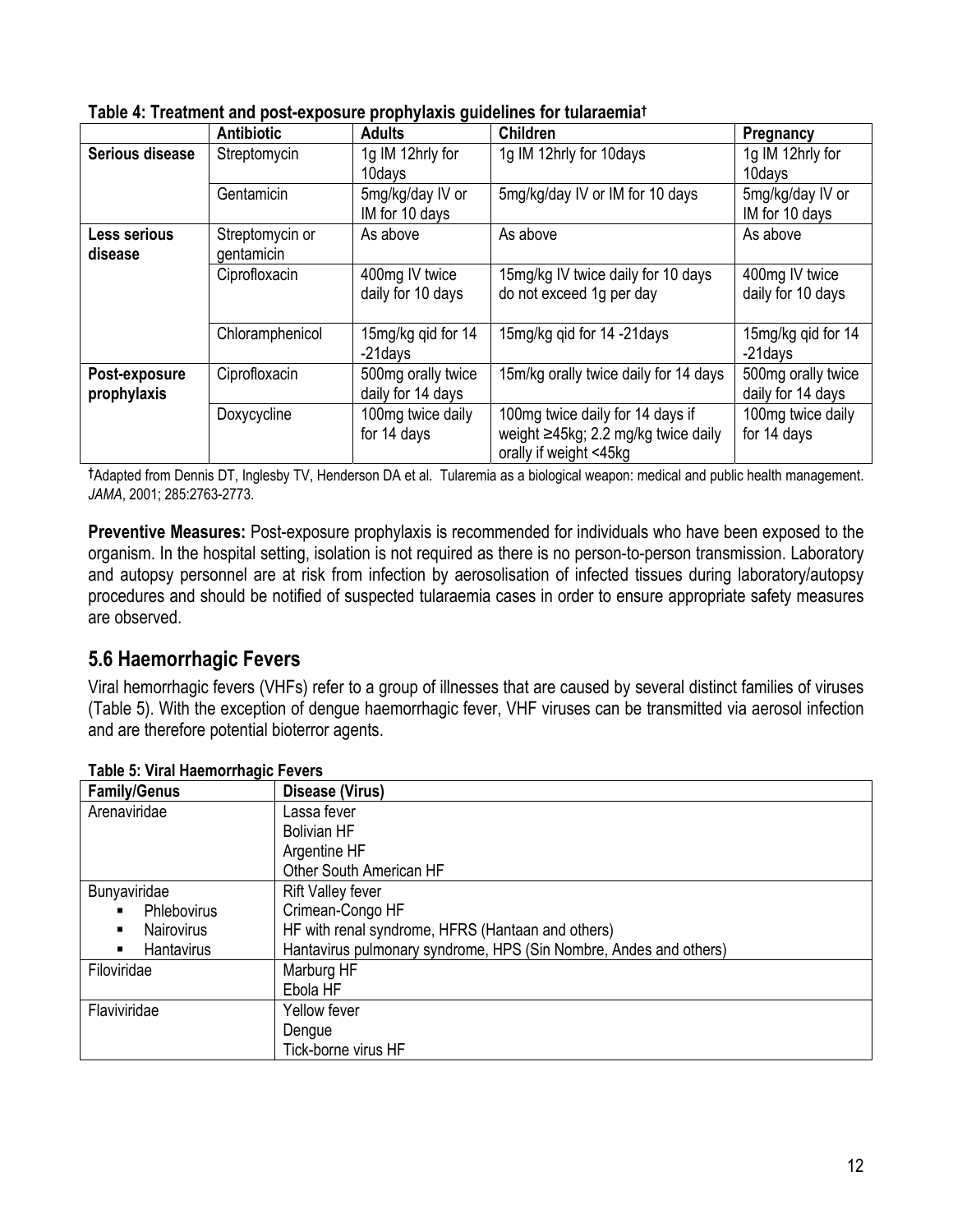**Clinical features in deliberate attack:** Specific signs and symptoms vary by the type of VHF, but initial signs and symptoms often include marked fever, fatigue, dizziness, muscle aches, loss of strength, and exhaustion. Patients with severe cases of VHF often show signs of bleeding under the skin, in internal organs, or from body orifices like the mouth, eyes, or ears. However, although they may bleed from many sites around the body, patients rarely die because of blood loss. Severely ill patient cases may also show shock, nervous system malfunction, coma, delirium, and seizures. Some types of VHF are associated with renal (kidney) failure.

**Laboratory diagnosis:** During the acute phase diagnosis is by PCR, ELISA or viral isolation. IgM antibodies are detected as the patient improves. Hantaviruses have antibodies present in serum at the time of onset of disease which can be detected in an IgM capture-ELISA. Tests for special pathogens are done at the NICD Special (Viral) Pathogens Unit.

**Treatment:** Patients receive supportive therapy but there is no other treatment or established cure for VHFs. Ribavirin has been effective in treating some individuals with CCHF, Lassa fever or HFRS. Maintenance of balance of body fluids and management of bleeding diatheses are the general principles of therapy. Treatment with convalescent-phase plasma has been used with success in some patients with Argentine HF.

**Preventive measures:** VHF viruses are highly infectious in aerosol spread in the laboratory. Certain VHFs are easily transmitted nosocomially and from person-to-person due to contact with infected body fluids. Infection prevention and control measures therefore depend on the type of VHF suspected.

In the event of a possible VHF bioterror incident, all relevant authorities must be notified immediately and specialist advice sought regarding infection prevention and control measures and referral of patients to dedicated facilities that are prepared for managing patients with VHFs.

Comprehensive documents detailing the necessary precautions and infection control practice can be accessed as follows:

- Reference guide for healthcare workers: WHO Infection Control for viral haemorrhagic fevers in the African health care setting: [http://www.who.int/csr/resources/publications/ebola/WHO\\_EMC\\_ESR\\_98\\_2\\_EN/en/](http://www.who.int/csr/resources/publications/ebola/WHO_EMC_ESR_98_2_EN/en/)
- Reference guide for laboratory staff: Q-Pulse, document number GPL 0890 (Infection Control Services Laboratory, Johannesburg) and GPL 0947 (Virology Laboratory, Groote Schuur Hospital).

## <span id="page-12-0"></span>**6. REFERENCES**

- 1. Borio L, Hynes NA, Henderson DA. Biodefense. In: Mandell GL, Bennett JE, Dolin R. *Mandell, Douglas, and Bennett's Principles and Practice of Infectious Diseases*. 7th ed. Philadelphia: Churchill Livingstone Elsevier; 2009. pp. 3951-3998.
- 2. Frean J. Lecture: Bioterrorism. OutNet Workshop held at NICD, April 2010.